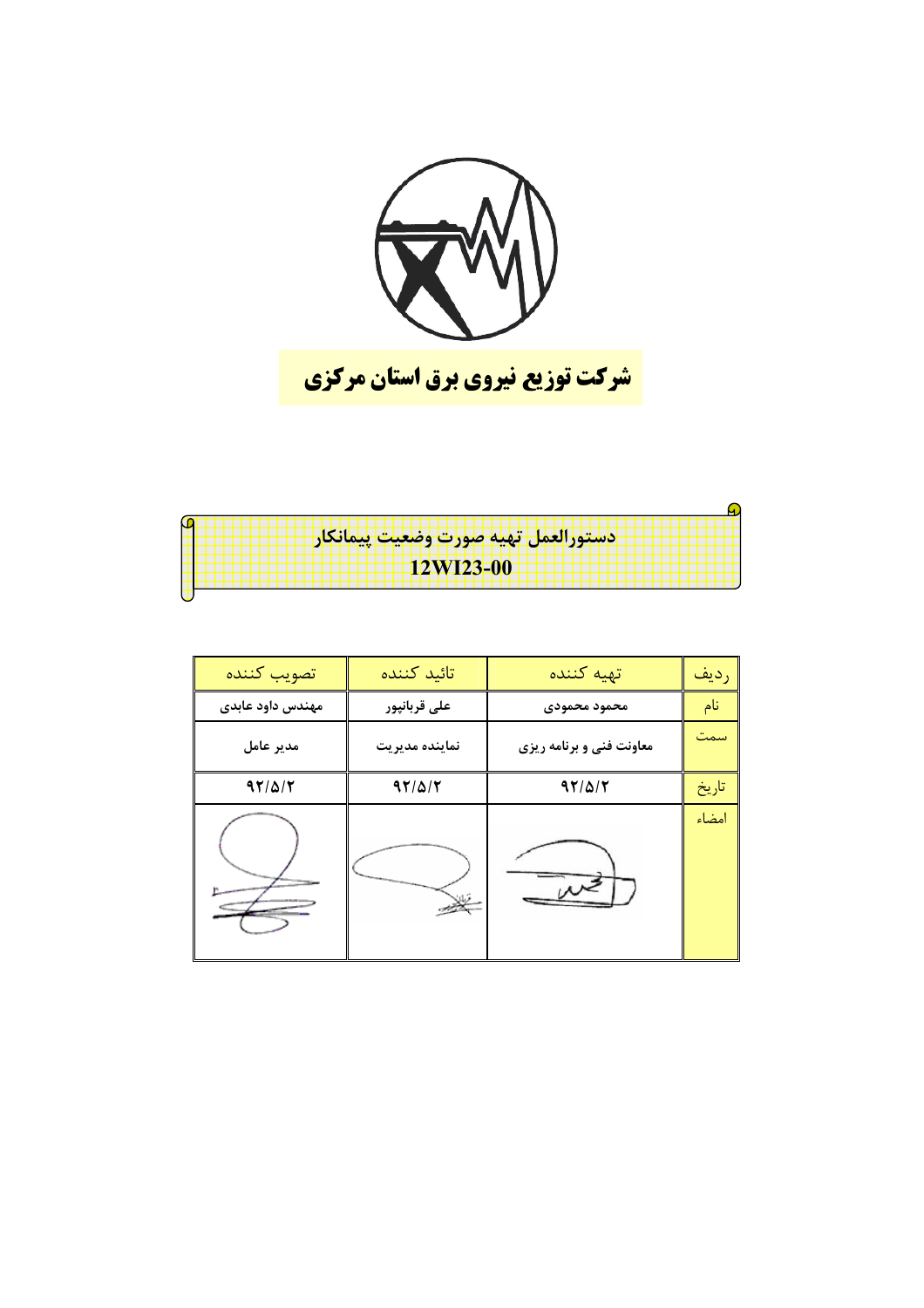



<mark>نام تائيد كننده : على قربانپور</mark>

```
ا<mark>تصويب كننده : امهندس داود عابدي</mark>
```

| اعضاء گروه (تهيه كننده) | دريافت كنندگان سند                              |
|-------------------------|-------------------------------------------------|
| ۱-۔محمود محمودی         | دفتر مهندسی و نظارت                             |
| ٢- عليرضا دنيوي         | تمــامي ادارات مهندســي و نظــارت توزيــع بــرق |
| ٣- حبيب اله ربيعي       | شهرستانها                                       |
| ۴- محمد رضا احمدی       | دفتر مهندسی و نظارت ستاد                        |
|                         |                                                 |
|                         |                                                 |
|                         |                                                 |
|                         |                                                 |
|                         |                                                 |
|                         |                                                 |
|                         |                                                 |
|                         |                                                 |
|                         |                                                 |
|                         |                                                 |

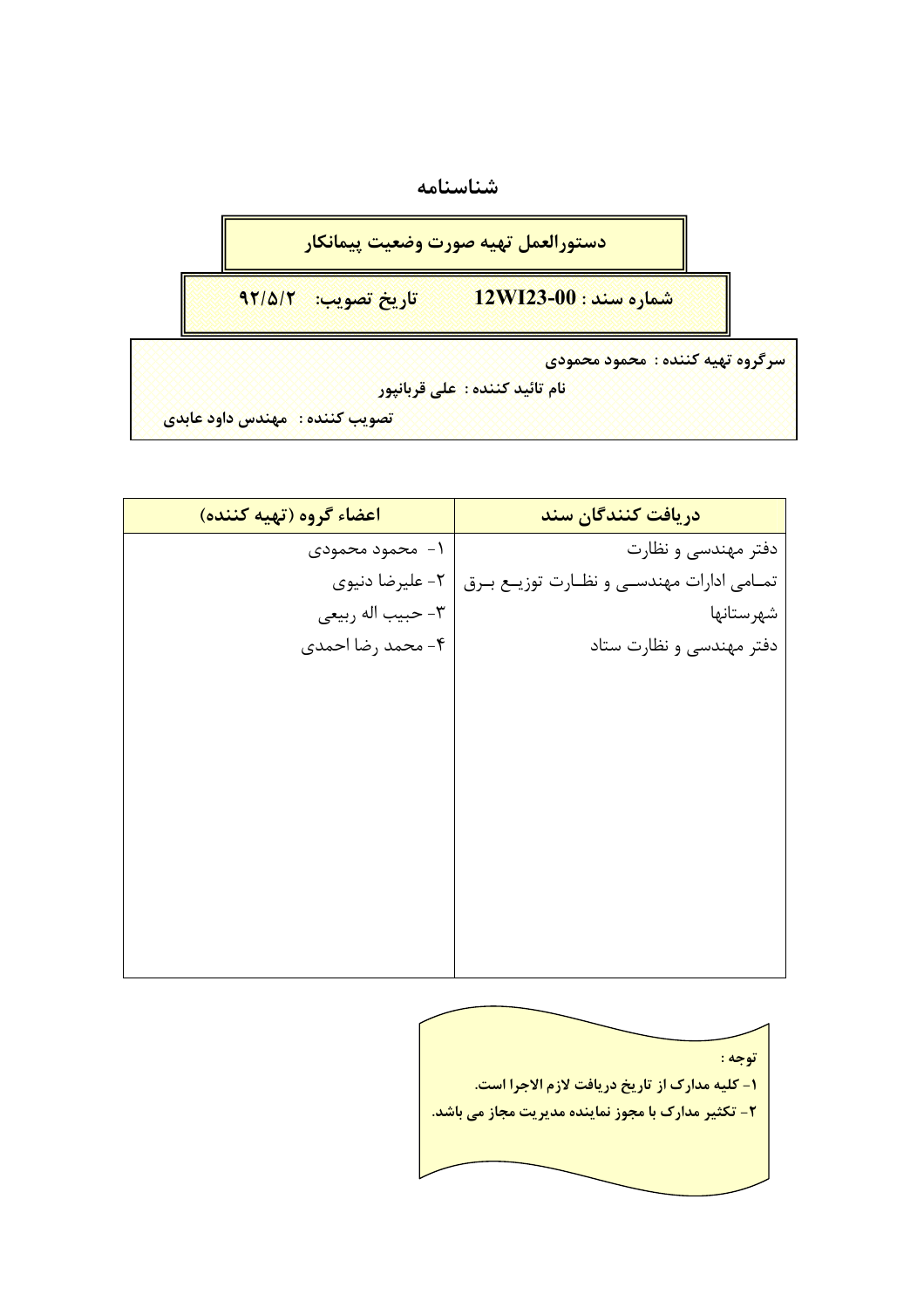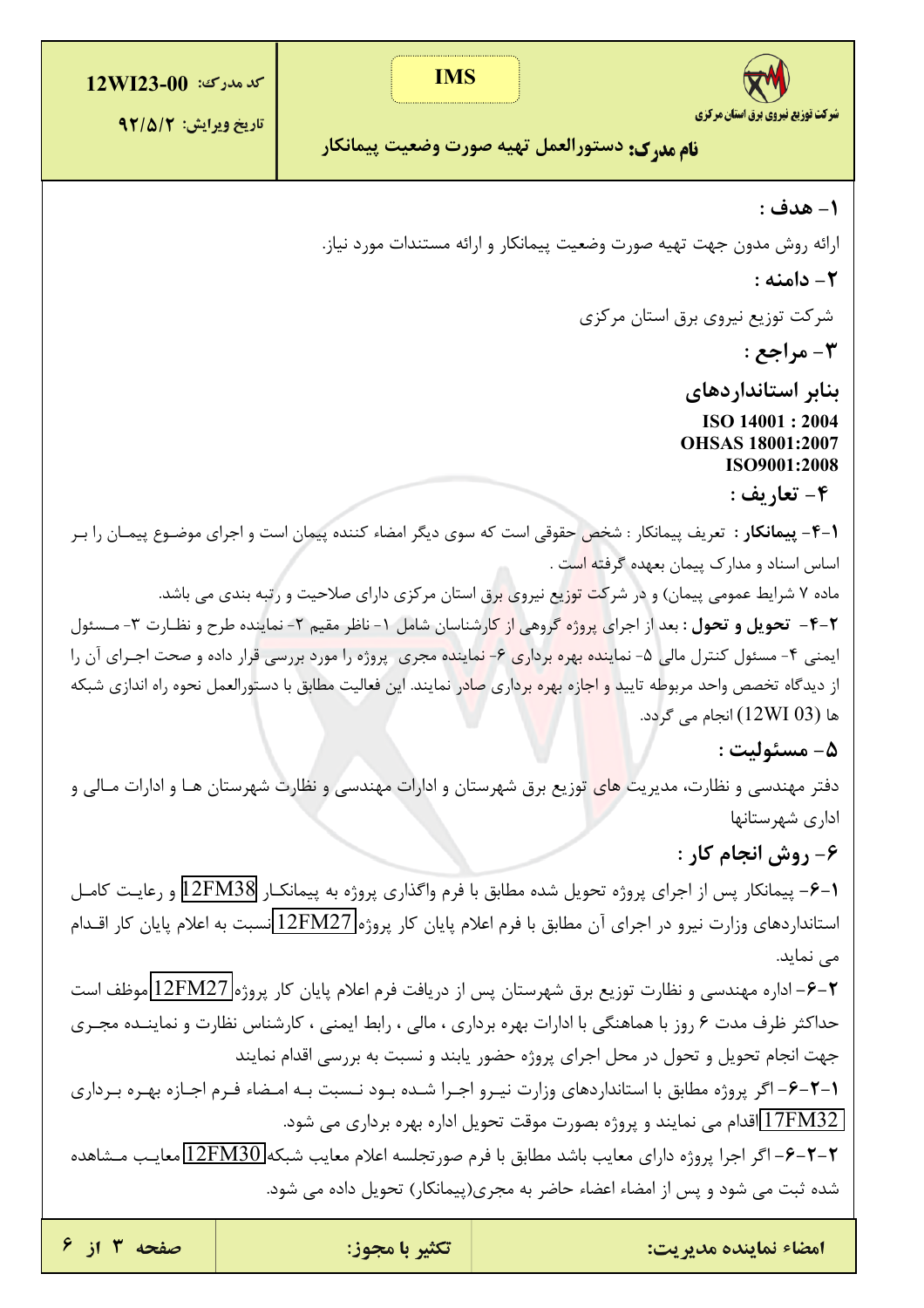**IMS** 

**كد مدرك: 00-12WI23** 



<mark>نام مدرك:</mark> دستورالعمل تهيه صورت وضعيت پيمانكار

1-۲-۲-۶- مجرى موظف است حداكثر ظرف مدت ۱۵ روز نسبت به رفع معايب اعلام شده مطابق با فرم 12FM30 اقدام نماید و فرم فوق را به اداره مهندسی و نظارت مدیریت توزیع برق شهرستان تحویل نماید. ۲–۲–۲–۶–اداره مهندسی و نظارت مدیریت برق شهرستان موظف است پس از دریافت فرم مطابق با گردشکار و فرم 12FM30 به كارشناس نظارت آن اداره ابلاغ نمايد تا از پروژه بازديد نمايد. كارشناس مربوطه موظف اسـت حـداكثر ظرف مدت ۳ روز نظر خود را كتبا" در فـرم تكميـل شـده مربوطـه تحويـل اداره مهندسـي و نظـارت مـديريت بـرق

۴-۲-۲-۴-مدیریت توزیع برق شهرستان موظف اند نسبت به تشکیل پرونده جهت پیمانکاران فعال وفق دستورالعمل ارزيابي تامين كنندگان خدمات برق شهرستانها 12WI18 اقـدام و يـك نـسخه از فـرم تكميـل شـده 12FM30 در پرونده ایجاد سـابقه شـود. مطـابق بـا بنــد ۵−۵−۶ دسـتورالعمل ارزیـابی تـامین کننــدگان خــدمات بـرق شهرسـتانها 12WI18در صورت تكرار معايب توسط پيمانكار اقدام لازم صورت گيرد.

**۴–۲–۲–۶–** پس از اطمینان از رفع عیب اعلام شده اعـضاء مربوطـه فـرم اجـازه بهـره بـرداری 17FM32 را امـضاء خواهند نمود و پروژه به صورت موقت <mark>تح</mark>ویل اداره بهره برداری می شود.

۴−۶− پس از تکمیل فرم اجازه بهره <mark>بردار</mark>ی 17FM32 کنترل مالی موظف است کسر و اضافات اجناس تحویل شده به پیمانکار را حداکثر ظرف مدت ۳ <mark>روز به پیمانکار اعلا</mark>م نماید تا تعیین تکلیف شود. پیمانکـار موظـف اسـت حـداکثر ظرف مدت ۳ روز نسبت به تعیین <mark>تکلیف اجناس کسر و اضافات اقدام نماید در غیر اینصورت و عدم پیگیری پیمانکـار</mark> اجناس کسر و اضافات براساس مص<mark>وبه ه</mark>یئت مدیره قیمت دار و در صورت وضعیت پیمانکار درج نماید.

۴–۶– پس از انجام تحویل و تحول پروژه م<mark>طاب</mark>ق با فرم 17FM32 اداره مهندسی و نظارت موظـف اسـت مـستندات صورت وضعيت پيمانكار را مطابق <mark>با فر</mark>م گردش كار صورت وضعيت پيمانكاران فرعي 12FM29 را حداكثر ظرف مدت ۵ روز تهیه و به دفتر مهندسی و نظارت ستاد ارسال نمایند.

**تبصره :** درخصوص قراردادهایی که مدیریت برق شهرستانها مطابق با دستورالعمل تفویض اختیار جهت انعقاد قرارداد دستمزدی 12WI19 انجام می دهند باید تمامی مراحل گفته شده انجام شود و پس از تهیه صورت وضعیت پیمانکار مطابق با بند ۴-۶ پس از ممیزی صورت گرفته توسط ناظر عالی ستادی اقدام به پرداخت نمایند.

۵−۶− پس از ارسال صورت وضعیت پیمانکار به دفتر مهندسی و نظارت، کارشناس مـسئول بررسـی صـورت وضـعیت موظف است حداکثر ظرف مدت ۶ روز نسبت به بررسـي صـورت وضـعيت اقـدام و نتيجــه بررسـي را در فـرم بررسـي اشكالات صورت وضعيت 12FM71 نوشته و جهت بررسي به اداره كنترل قراردادها و اعتبارات تحويل نمايد.

- كارشناس كنترل قراردادها موظف است حداكثر ظرف مدت ۴ روز نسبت به بررسي صورت وضعيت اقدام و اشـكالات احتمالی را در قسمت مربوطه در فرم 12FM71 درج نماید و پرونده را تحویل کارشناس مالی نماید.

– کارشناس مالی ستاد موظف است حداکثر ظرف مدت ۳ روز نسبت به بررسی صورت وضعیت پیمانکار اقدام و معایب احتمالي را در قسمت مربوطه در فرم 12FM71 درج نمايد و سپس تحويل دفتر مهندسي و نظارت نمايد.

شرکت توزیع نیروی برق استان مرکزی

شهرستان نماید.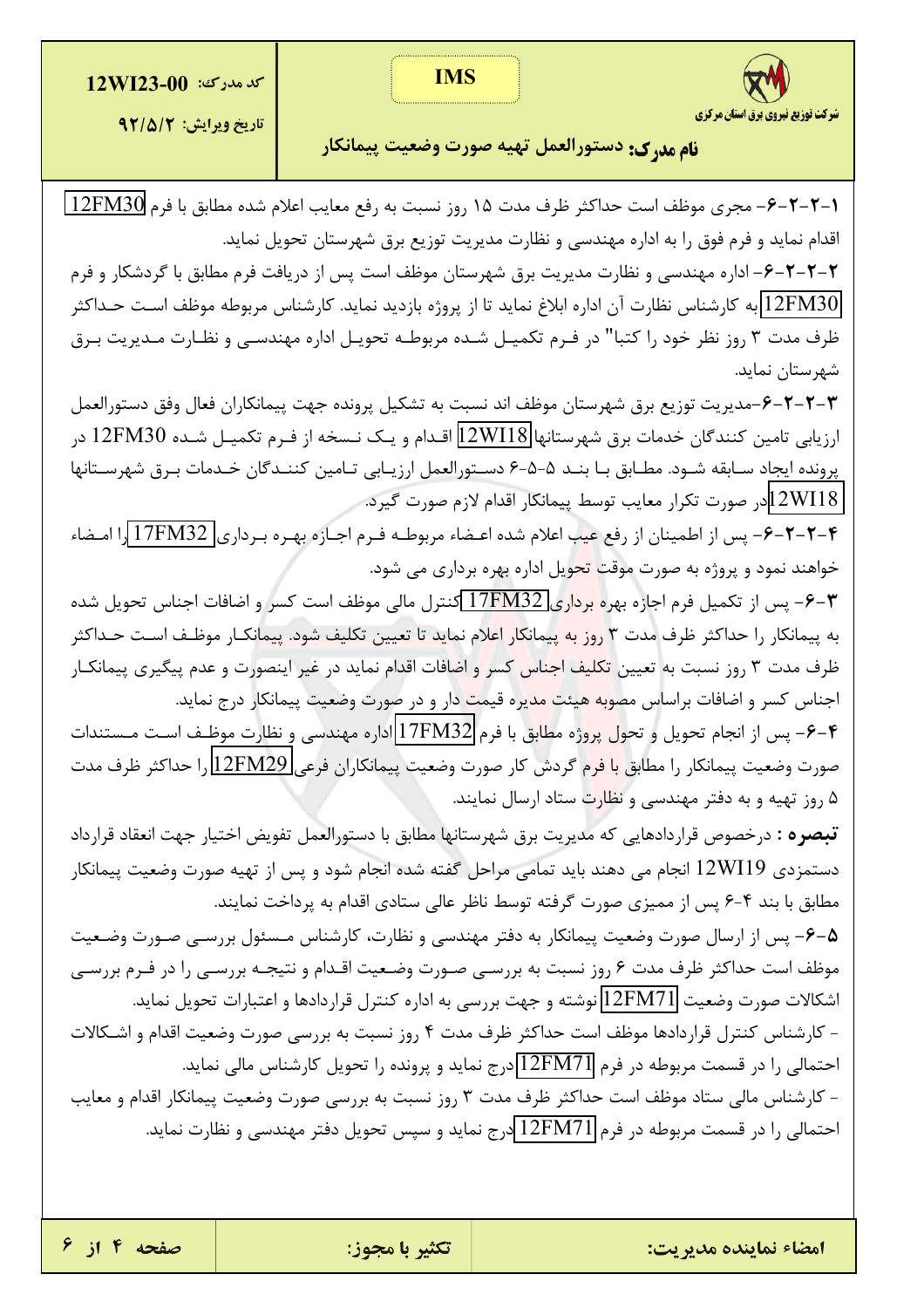**كد مدرك: 12WI23-00** 



تاريخ ويرايش: ٩٢/٥/٢

**نام مد. ک:** دستورالعمل تهیه صورت وضعیت پیمانکار

- در صورت وجود اشکال در مستندات پس از بررسی های انجام شده صورت وضعیت پیمانکــار جهــت اصــلاح توسـط دفتر مهندسی و نظارت موارد اشاره شده در فرم 12FM71 به مدیریت توزیع برق شهرستان عودت می شود. ۶–۶– مدیریت برق شهرستان موظف است حداکثر ظرف مدت ۷ روز نسبت به اصلاح اشـکالات گرفتــه شــده در فــرم 12FM71 اقدام نماید و صورت وضعیت اصلاح شده را به دفتر مهندسی و نظارت ستاد ارسال نماید. ۰۶–۲– پس از ارسال مجدد صورت وضعیت ارسال شده کارشناسان ستادی اشاره شده در بند ۶ حداکثر ظرف مدت ۳ روز نسبت به بازبینی رفع اشکالات گرفته شده اقدام و در صورت تائید جهت تائید مدیریت محترم عامل ارسال میگردد. ۰۸–۶– واحدهای مرتبط با صورت وضعیت پیمانکار موظف به داشتن بانک اطلاعاتی از صورت وضعیتهای ارسالی پیمانکاران وقراردادهای مربوطه میباشند.

٩-۶- پس از برطرف شدن اشكالات صورت وضعيت پيمانكـار، مطـابق بـا فـرم ارسـال صـورت وضـعيت پیمانکار به شماره 12FM101 ، خلاصه مشخصات صورت وضـعیت ثبـت شـده و بـه معاونـت مـالی و یشتیبانی ارسال می گردد.